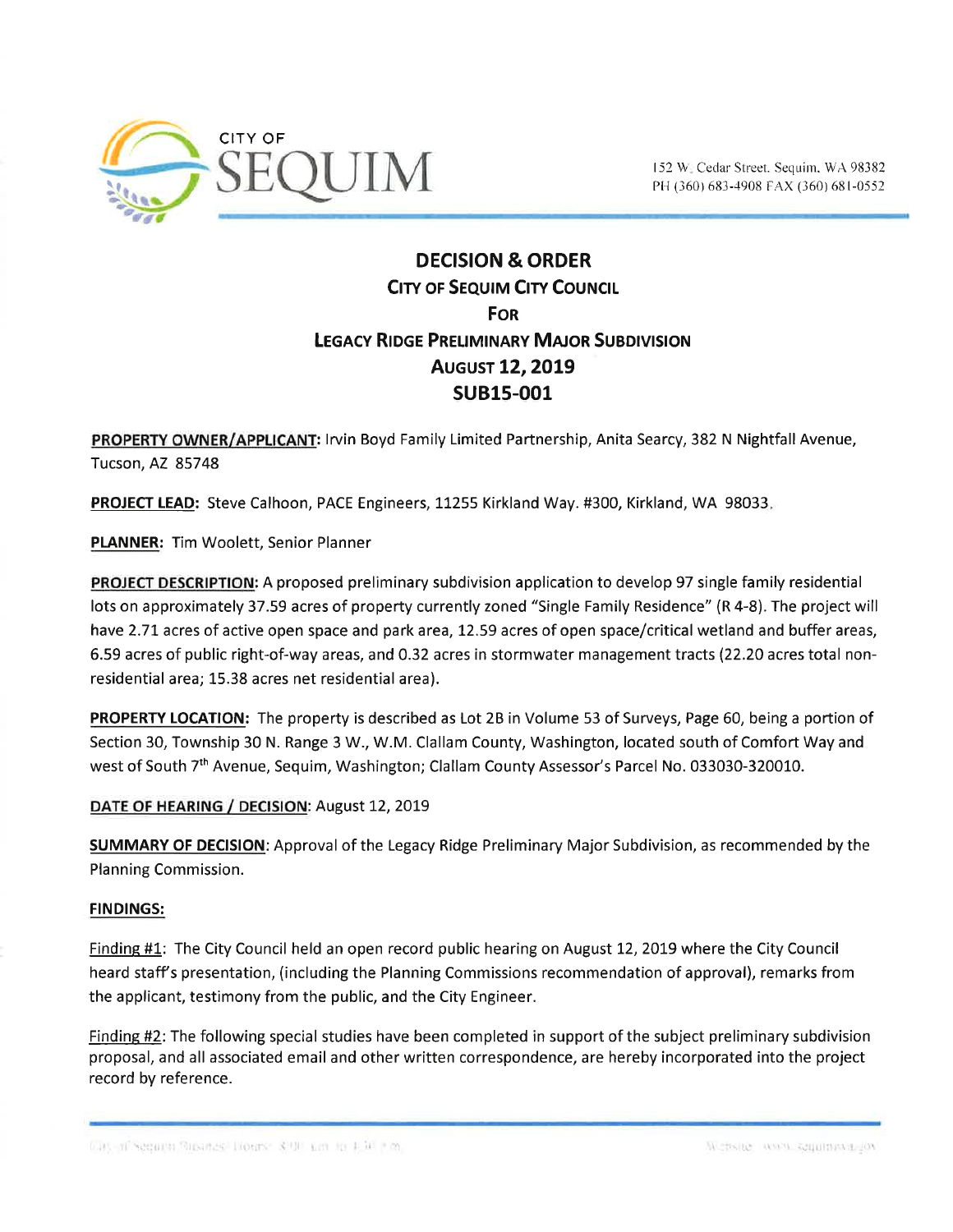- . 1. Critical Areas Study and Buffer Mitigation Plan
- 2. Geotechnical Reports
- 3. Traffic Impact Analysis
- o 4. Preliminary Storm Drainage Report
- **•** 5. Cultural Resources Review
- ¡ Mitigated Determination of Nonsignificance issued June 28, 2019.

Findins #3: The project was duly noticed, per the Sequim Municipal Code (SMC) by posting the property, publishing in the Peninsula Daily News, and mailing notice to property owners within 300 feet of the project <sup>a</sup>rea.

Finding #4: The project is located in the "Single Family Residential" (R 4-8) zone, which is consistent with the Comprehensive Plan's "Single Family Residential" (SFR) designation for the site.

Finding #5: Zoning in the vicinity of the subject property consists of residential zoned lots in both incorporated and unincorporated areas.

Finding #6: The project, as designed, meets the City's Zoning, Land Use, Density and Development Standards contained in SMC 18.20.050.

Finding #7: As proposed, the overall net residential density will be approximately 6.31 units per acre.

Findine #8: The proposal includes plans to build or bond the construction of all required infrastructure, including, but not limited to streets, storm drainage, sanitary sewer and water lines, and the project has provided for the necessary utility easements and the dedication of streets and other infrastructure to the City upon recording the plat.

Finding #9: The project was subject to review under the State Environmental Policy Act (SEPA) and was issued <sup>a</sup> Mitigated Determination of Non-significance (MDNS).

Finding #10: The project is consistent with the City of Sequim Comprehensive Plan policies, including:

- LU goal 3.2: Low-density Residential: Maintain Sequim's "friendly, small-town" qualities by fostering the growth of low-density, single-family neighborhoods that are social, walkable, and safe.
- LU Policy 3.2.3: Allow a range of lot sizes in low-density neighborhoods to meet the lifestyle interests of citizens while still maintaining minimum densities to keep Sequim's future both social and affordable.
- U 3.4.5: Friendly, Safe Neighborhood Streets In all new residential subdivisions, create local access streets that enhance neighborhood friendliness, safety, and visual quality
- TR 4.4.3: Good Sidewalks Apply minimum standards of safety and comfort in the design of all new sidewalks to promote walking as alternative transportation, as good for personal health, and as a place of friendly encounters.
- CFG Goal 5.1: Community Expectations Meet community quality-of-life expectations by ínstitutionalizing the connections among citizens' desires, adopted levels of service, and city capital budgeting.
- H Goal 6.1: Housing for a Diverse Community Increase the number of housing options and opportunities to meet the needs of a diverse, growing community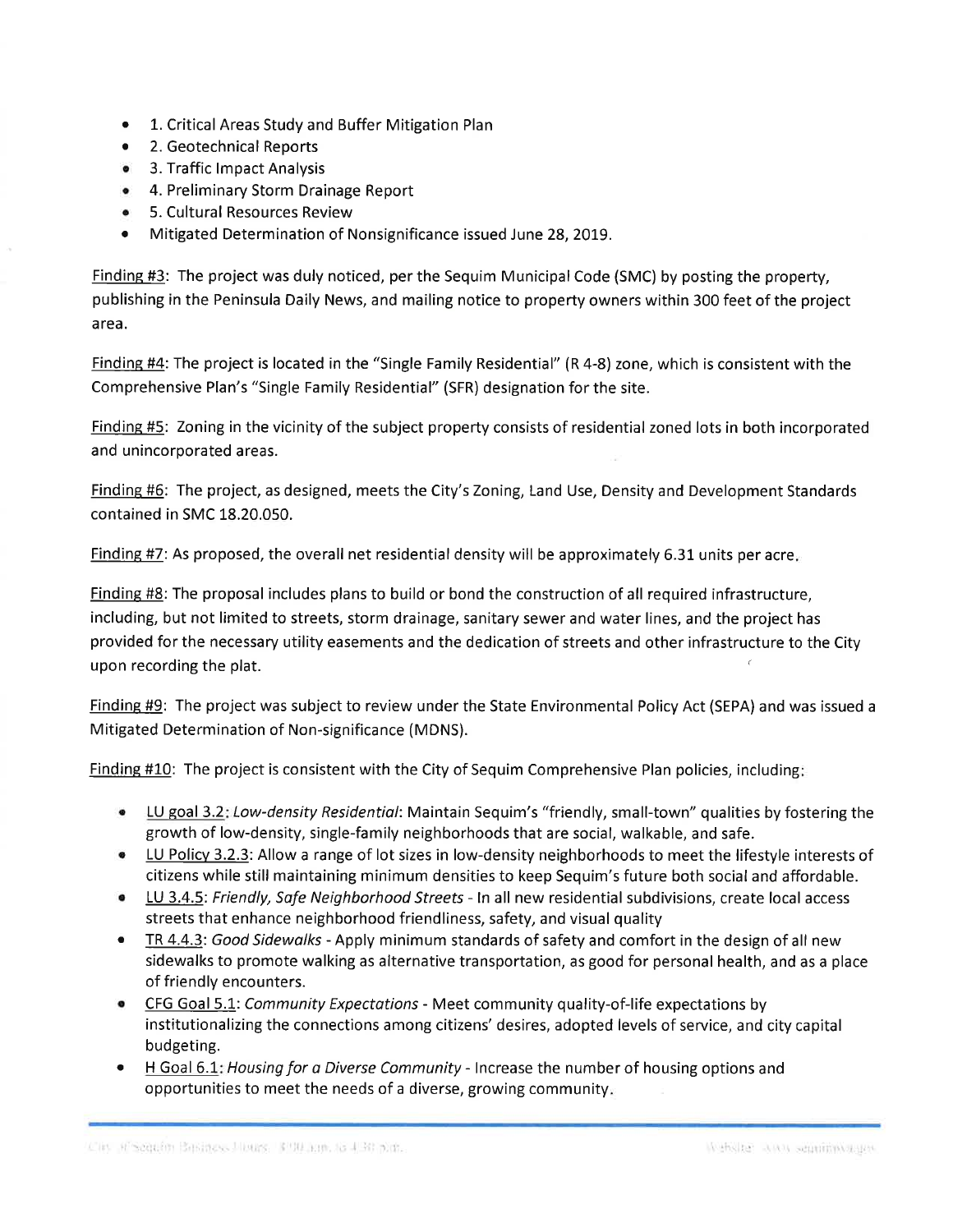$\bullet$  H GOAL 6.4.3: Residential Land Supply for All Needs - Ensure availability of lands for residential development, including facilities to meet special housing needs throughout the City.

## CONCLUSIONS:

- Conclusion #1: As conditioned, the Legacy Ridge Preliminary Major Subdivision meets the requirements of SMC, Chapter 18 (Zoning), including bulk and dimensional requirements. Setbacks, lot coverage, building height, and other bulk and dimensional requirements will be further reviewed at the time of individual building permit applications for future homes and commercial structures. a
- Conclusion #2: Potential environmental impacts have been adequately mitigated through the applicable provisions of the Sequím Municípal Code and the Conditions ímposed by the MDNS issued June 28, 2019. a
- Conclusion #3: The Legacy Ridge Preliminary Major Subdivisíon, as conditioned, meets the approval requirements of SMC 17.20.040 (subdivisions). a
- Conclusion #4: The Legacy Ridge Preliminary Major Subdivísion, as conditioned, is consistent with the City's Comprehensive Land Use Plan; THEREFORE, a

## DECISION & ORDER

The application for the Legacy Ridge Preliminary Major Subdivision (SUB15-001) is APPROVED, subject to the CONDTIONS OF APPROVAL and MITIGATION MEASURES as set forth in the following attachment.

SO ORDERED, this  $\hat{A}^{\prime\prime}$  day of August, 2019.

Dennis Smith, Mayor

Attest:

Karen Kuznek Reese, MMC

Approved as to

Kristina Nelson-Gross, City Attorney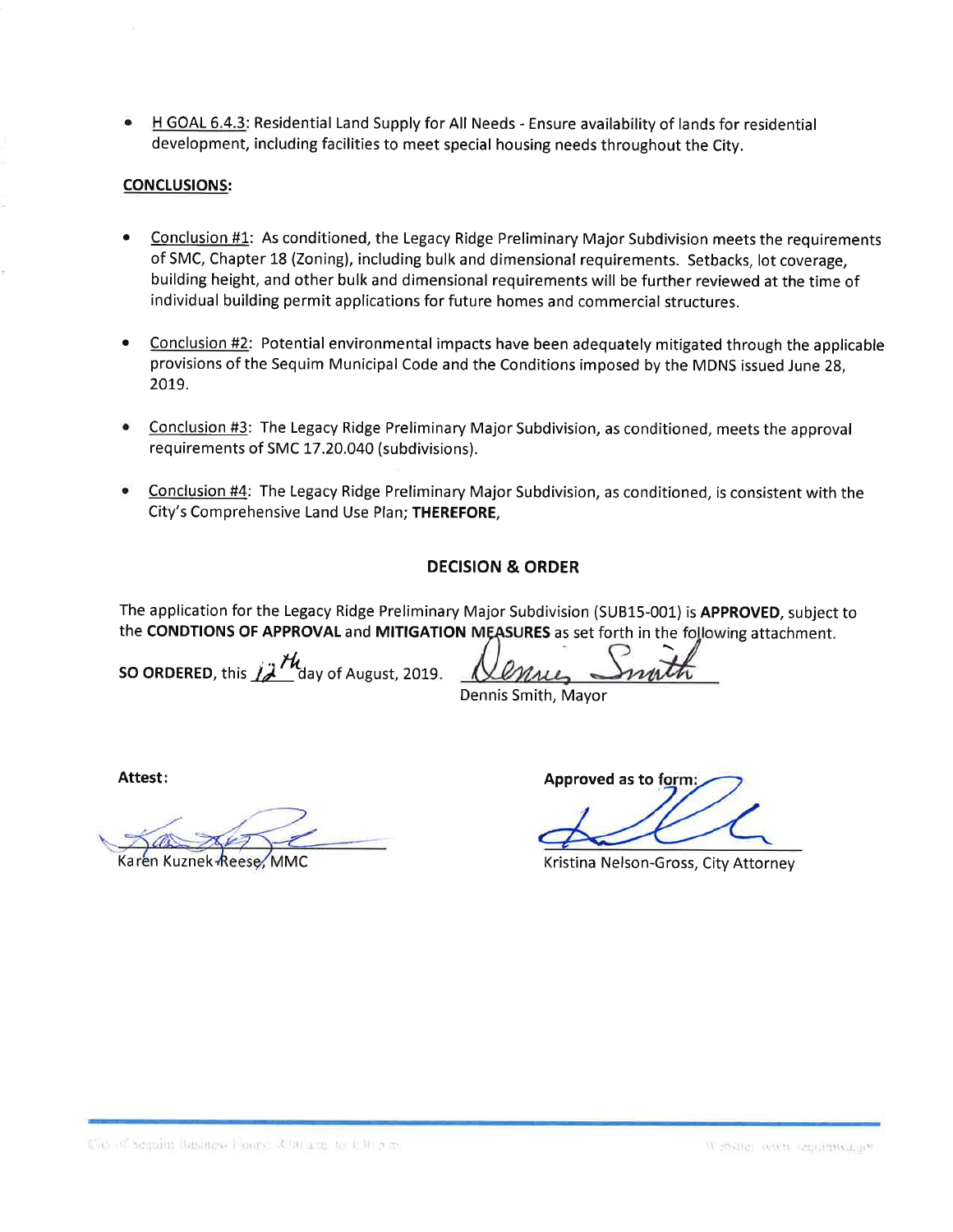# **LEGACY RIDGE PRELIMINARY MAJOR SUBDIVISION** PLANNING FILE SUB15-001 **SEPA MITIGATION AND CONDITIONS OF APPROVAL**

#### **WATER QUALITY**

All site construction shall be conducted in compliance with the 2012 WSDOE Stormwater Manualfor Western Washington, as amended in 2014.

Erosion control measures must be in place prior to any clearing, grading, or construction. These control measures must be effective to prevent stormwater runoff from carrying soil and other pollutants into surface water or storm drains that lead to waters of the state. Sand, silt, clay particles, and soil will damage aquatic habitat and are considered to be pollutants. Any discharge of sediment-laden runoff or other pollutants to waters of the state is in violation of Chapter 90.48 RCW, Water Pollution Control, and WAC 173-2014, Water Quality Standards for Surface Waters of the State of Washington and is subject to enforcement action.

The following construction activities require coverage under the Construction Stormwater General Permit:

- 1. Clearing, grading and/or excavation that results in the disturbance of one or more acres and discharges stormwater to surface waters of the State; and
- 2. Clearing, grading and/or excavation on sites smaller than one acre that are part of a larger common plan of development or sale, if the common plan of development or sale will ultimately disturb one acre or more and discharge stormwater to surface waters of the State. This íncludes forest practices (including, but not limited to, class lV conversions) that are part of a construction activity that will result in the disturbance of one or more acres, and discharge to surface waters of the State; and
- 3. Any site construction activity discharging stormwater to waters of the State that Ecology:
	- a) Determines to be a significant contributor of pollutants to waters of the State of Washington.
	- b) Reasonably expects to cause a violation of any water quality standard.

lf contamination is suspected, discovered, or occurs during the proposed SEPA action, testing of the potentially contaminated media must be conducted. lf contamination of soil or groundwater is readily apparent, or is revealed by testing, Ecology must be notified. Contact the Environmental Report Tracking System Coordinator for the Southwest Regional Office (SWRO) at (360) 407-6300. For assistance and information about subsequent cleanup and to identify the type of testing that will be required, contact Matthew Morris with the SWRO, Toxics Cleanup Program at (360) 407-7529.

lf there are known soil/ground water contaminants present on-site, additional information {including, but not limited to: temporary erosion and sediment control plans; stormwater pollution prevention plan; list of known contaminants with concentrations and depths found; a site map depicting the sample location(s); and additional studies/reports regarding contaminant(s)) will be required to be submitted.

Une of Sequing Business Hours, 370 unit in 1.30 cm.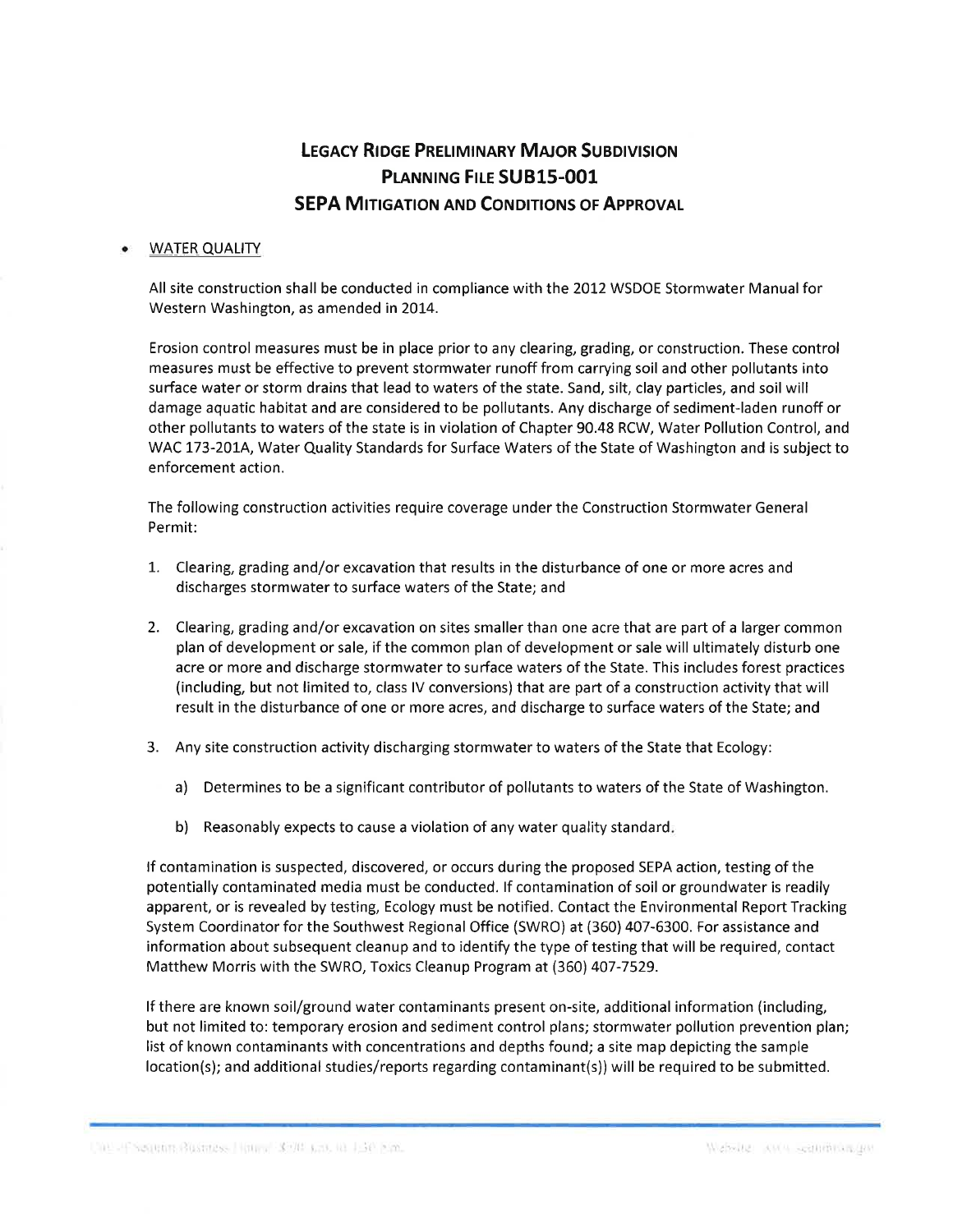You may apply online or obtain an application from Ecology's website at:

http://www.ecy.wa.gov/programs/wq/stormwater/construction/ - Application. Construction site operators must apply for a permit at least 60 days prior to discharging stormwater from construction activities and must submit it on or before the date of the first public notice.

 $\bullet$  AIR

Potential air impacts shall be mitigated by watering the site as necessary, utilizing dust suppression options and techniques described in the WA Department of Ecology publication # 96-433, 2016.

### ENVIRIONMEANTAL HEALTH-NOISE

To mitigate the potential for noise impacts to surrounding properties, construction activities through complete buildout of this proposed development shall be limited from 7:30 am to 7:00 pm Monday through Saturday.

**ANIMALS** 

It shall be the responsibility of the applicant to take all necessary steps to prevent the incidental taking of protected species under the Endangered Species Act through habitat modification or degradation during the life of the project or development authorized by this permit or approval. The applicant shall notify the City through lts Public Works Director or designee and the Federal Agencies with responsibility for enforcement of the Endangered Species Act immediately, in the event of damage of degradation to Endangered Species habitat by or from the project or the development subject to this permit or approval. ln any such case, the applicant shall, at its sole cost and expense, take all action necessary to prevent the furtherance of the damage or degradation and to restore the habitat as required by the Federal, State, and local agencies with jurisdiction.

#### **HISTORICAL AND CULTURAL RESOURCES**

ln response to Washington Department of Archaeology & Historic Preservation (DAHP) comments, the proponent shall work with the DAHP in performing an archaeological survey. While there are currently no known archaeological resources on this site, in the event archaeological artifacts are uncovered during construction, activity shall be halted immediately, and the State Historic Preservation Office and local Tribes shall be contacted. The applicant shall follow the applicable sections of the Inadvertent Archaeologicol ond Historic Resources Discovery Plan for Sequim, WA (Copy available at the City of Sequim Department of Community Development).

#### TRANSPORTATION

Prior to final subdivision approval, the applicant shall submit final construction plans for review and approval by the City of Sequim Public Works Department. ln accordance with SMC 17.20.040, the plan shall demonstrate to the satisfaction of the City engineer, that curb, gutter, sidewalk, trail connections, transit stops, streets, storm drainage, sanitary sewer lines, water lines and other utilities as required, will be installed at the expense of the applicant and meet city specifications and applicable ordinances.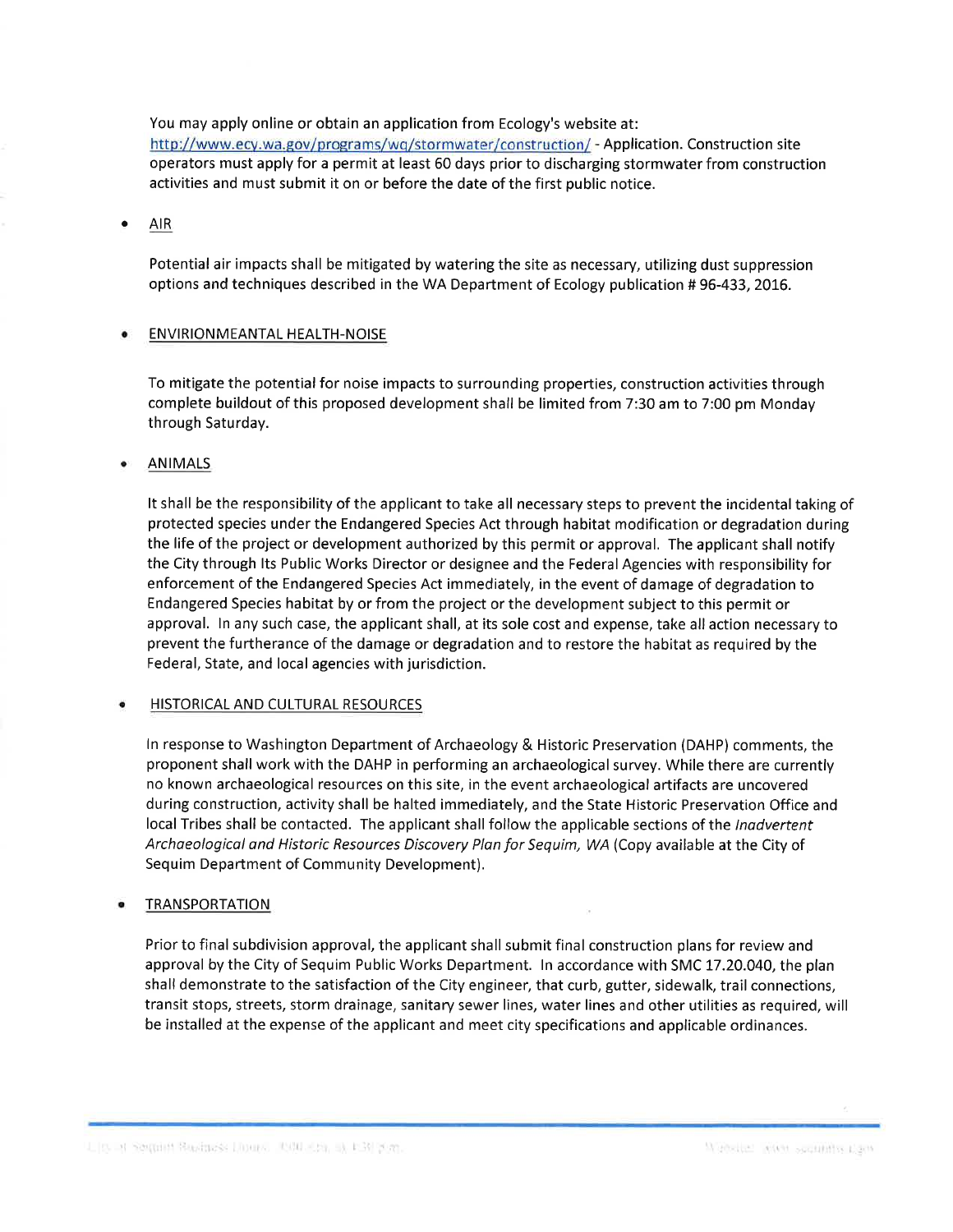## DEPARTMENT OF COMMUNITY DEVELOPMENT CONDITIONS OF APPROVAL

- 1. Within five years following approvalof a preliminary major subdivision, or as otherwise stipulated in RCW 58.17.140, a final plat shall be submitted to the City for review and approval. Two, one-year extensions may be granted by the City Council.
- 2. The development of the site shall be in conformance with the revised Preliminary Plat drawings received May 6, 2019 (as conditioned, herein) and attached as [Exhibit 4], and the SEPA Mitigation Conditions and Conditions of Approval, and as approved by the Sequim City Council.
- 3. All lots shall be between 5400 and 14,500 square feet in area on the final plat
- 4. Development of the lots shall comply with SMC 18.20.050, or as subsequently amended, for setbacks, building lot coverage, and building height.
- 5. A final subdivision map must be approved by the City prior to recording. An electronic version of the final map shall be submitted to the City of Sequim DCD. The electronic version can be sent to the City in an AutoCAD file.
- 6. After recordation of the final map with the Clallam County Auditor, three copies of the recorded map shall be returned to the City of Sequim's Department of Community Development.
- 7. The responsibility for the maintenance and operation of any common facilíties including, but not limited to private drainage facilities, private open space, parks, and landscape areas/buffers, shall be determined prior to final plat approval. Said facilities may be maintained and operated by the land divider, a lot owners' association, a public agency or a private agency consistent with applicable state requirements. Any maintenance obligations shall be noted on the final plat.
- 8. lf said common facilities are to be owned and managed by a lot owners' association, said lot owner's association shall be established prior to final approval. The association is responsible for operating and maintaining all common facilities that have been dedicated or deeded to it by the land divider. The bylaws of the association shall authorize, at a minimum, the following responsibilities and authorities:
	- To enforce covenants and conditions required by Title 17 SMC, or in the lot owner's association.
	- o To levy and collect assessments against all lots to adequately accomplish the association's responsibilities.
	- ¡ To collect money from unit owners to finance future improvements.
	- To collect delinquent assessments through the courts, including money to pay for the costs of court action.
	- o To enter into contracts to build, maíntain and manage common facilities required by the Sequim Municipal Code.
	- To allow amendments to the by-laws for improvements required by Title 17 SMC which may or may not require a plat alteration to be submitted, approved and finalized in accordance with Title 17 SMC.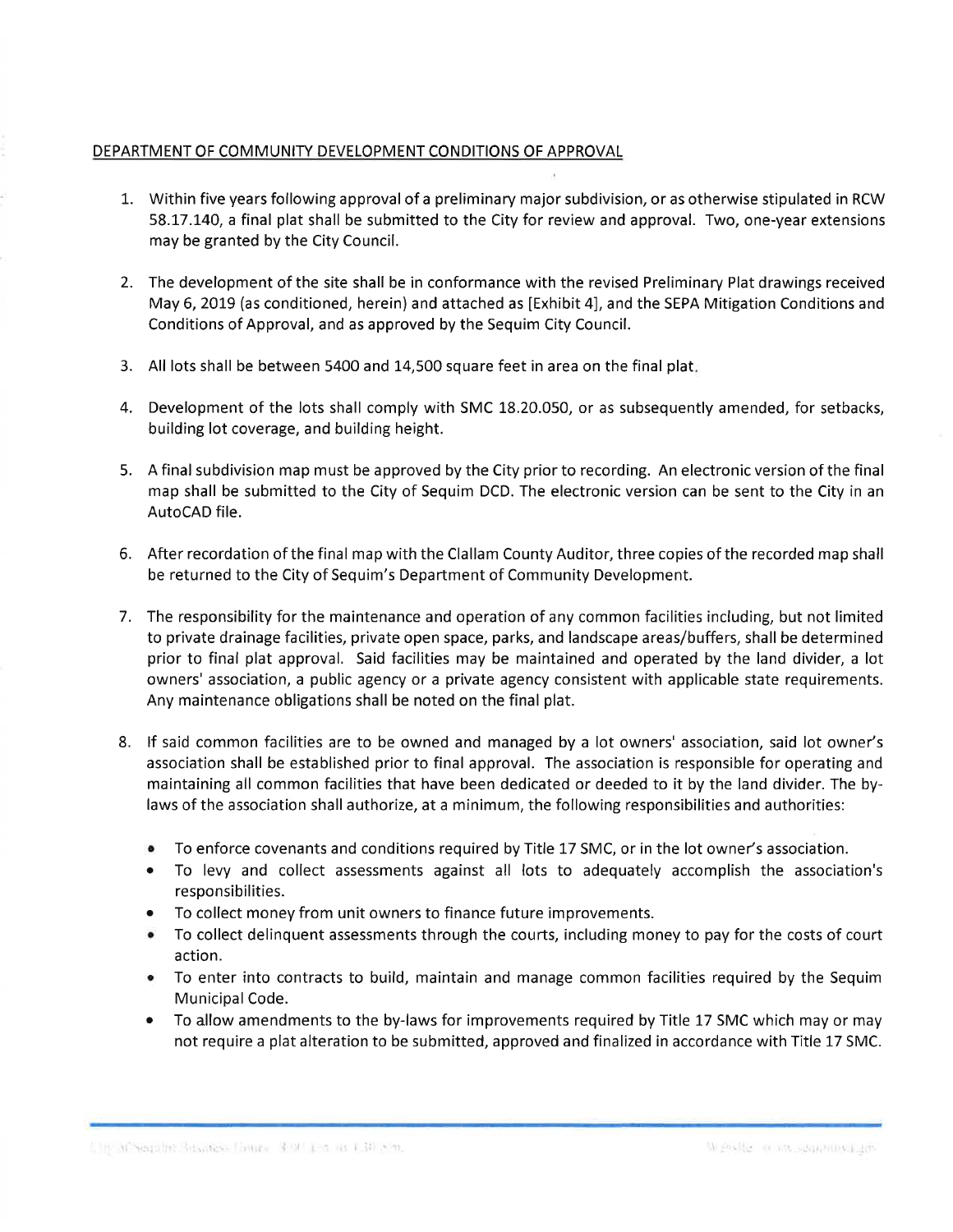- 9. lf a Home Owners Association is formed, the final plat shall include a statement which requires indefinite existence of the association and automatic membership in the association upon assumption of ownership of a lot within the plat. The Association by-laws shall be submitted and approved by the City prior to final plat approval. The by-laws required for this section shall be separate from any by-laws or private covenants established by the subdivider. Any private covenants or restrictions proposed by the subdivider shall not be included with any requirements set forth by the Sequim Municipal Code.
- L0. The CC&Rs document will be provided with the final plat submittal. The City's review and approval of the CC&Rs document does not mean the City will assume any responsibility for enforcing private covenants between the lot owners nor maintaining any roads or other amenities not specifically dedicated to the City on the public's behalf.
- 11. The applicant shall coordinate with the U.S. Postal service for the provision of maíl boxes
- 12. A final landscaping plan shall be submitted with the final plat application. The plan shalladdress required street trees, right-of-way landscaping and any other areas in common ownership of the homeowners. The final plan shall also demonstrate compliance with the applicable sections of SMC 18.24.130(A). The final landscape plan is subject to review and approval by the City's Department of Community Development and the Public Works and Engineering Departments.
- 13. Reasonable landscaping should be provided at the site entrances, in public areas, and adjacent to buildings. The type and amount of landscaping shall be allowed to vary consístent with the type of development and the requirements of the zoning district.
- 14. Landscaping materials shall be those which best serve the intended function, and shall be appropriate for the soil and other environmental conditions of the site. Drought-tolerant, low water plant materials shall be encouraged.
- 15. Maintenance of all landscape areas shall comply with Section L8.22 of the SMC
- 16. Any onsite wells or septic systems shall be removed/decommissioned in each phase in accordance wíth the requirements of the Clallam County Health District, prior to approval and recording of each phase's final plat.
- 17. All fire hydrants must have two (2) 2-1/2" NST ports and one (1) 5" Storz fitting steamer port.
- 18. Any future signage will require separate review by the Department of Community Development, at which time it will be reviewed for complíance with the city's sign regulations.
- 19. All mitigations measures in the Final MDNS shall be conditions for the Legacy Preliminary Major Subdivision (SUB15-001).
- 20. The use of Reservoír Road by construction vehicles and equipment shall be prohibited. This limitation shall apply to construction equipment and vehicles greater than one ton, which will then be permitted via Happy Valley Road from the south, or up the new South 7th Avenue from the north. Site and home construction worker daily driver vehicles under one ton may be allowed to use Reservoir Road, a City street.

UTC. It's equine Business United State and to 4.50 p.m.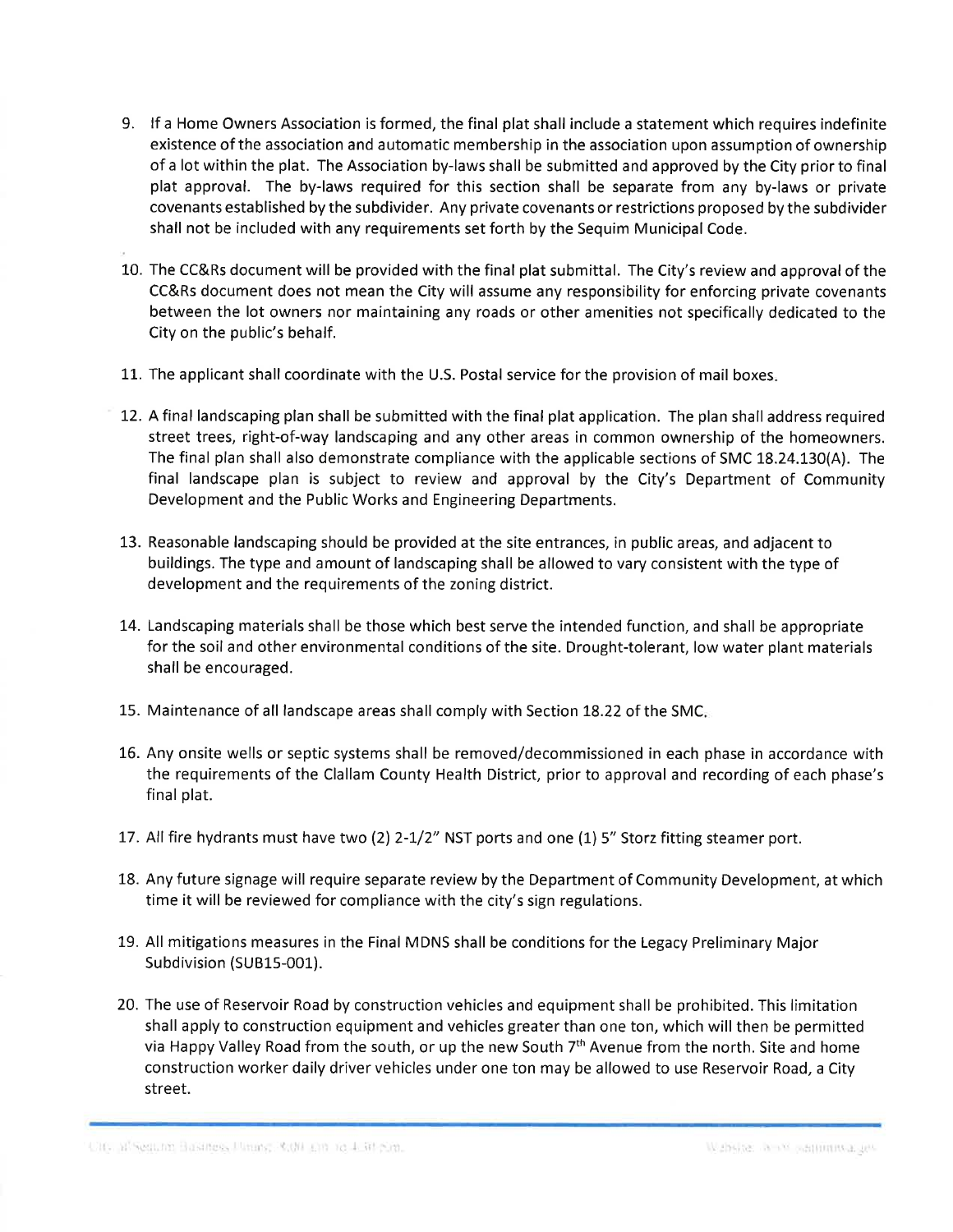- 21. Bonding in accordance with SMC 17.64.010 A. shall be posted to ensure completion of all improvements required under this approval, but not yet installed or provided.
- 22. The proponent shall satisfy any conditions set forth by the Department of Archeology and Historic Preservation and the Department of Ecology in their comments provided in response to notice of this proposal.
- 23. Prior to final plat approval, the proponent shall satisfy the conditions set forth by the Public Works Department in their comments dated July 5, 2019 (Exhibit 7.a.), as modified through the final plat submittal and construction site plan process as follows:

PUBLIC WORKS DEPARTMENT CONDITIONS (Cited comments are provided in Exhibit 7.a)

### **Water**

- 1. Provide a water system to serve the subdivision in accordance with City of Sequim design standards for materials, sizing, pressure, reliability, redundancy, fire and life safety. Submit drawings for approval prior to construction showíng location of all facilities and lines. lf water is to be supplied by Clallam County PUD then the following conditions (2 through 4) must be met.
- 2. Prior to Final Plat approval, install, test and commíssion standby generators of adequate size and operating capacíty at Clallam County PUD Booster Pump Station Number L, Booster Pump Station Number 2 and Loma Vista Wells sites. (PW Comment 53)
- 3. Prior to Final Plat approval, install, test and commission multíple (redundant) pumping capability at Booster Pump Station Number 2, to supply the maxímum day demand of the servíce area when the largest pump is out of service. (PW Comment 53)
- 4. Prior to Final Plat approval, replace existing 6-inch and 4-inch transmission mains serving Legacy Ridge with 8-inch diameter mains meeting City of Sequim Development Standards. (PW Comment 53)
- 5. Dedicate and record a water main easement, 15 feet minimum, to Clallam County Public Utility District for the water main distribution system. (PW Comment 50)
- 6. Provide ductile iron resilient seated gate valves, spaced no more than 1000 feet or midblock; three valves at tees, four valves at crosses and on six-inch service lines to hydrants (PW Comment 46)
- 7. Provide air-vacuum assemblies at all isolated high points in the system. (PW Comment 47)
- 8. Provide blow off assemblies at all isolated low points in the system and at dead ends. (PW Comment 48)
- 9. Provide a minimum of 3'-6" cover over all eight-inch or less sized water mains except 4'-O" in easements. (PW Comment 49)

Chi di Seaman Business Tours Roll Lan, to 150 pand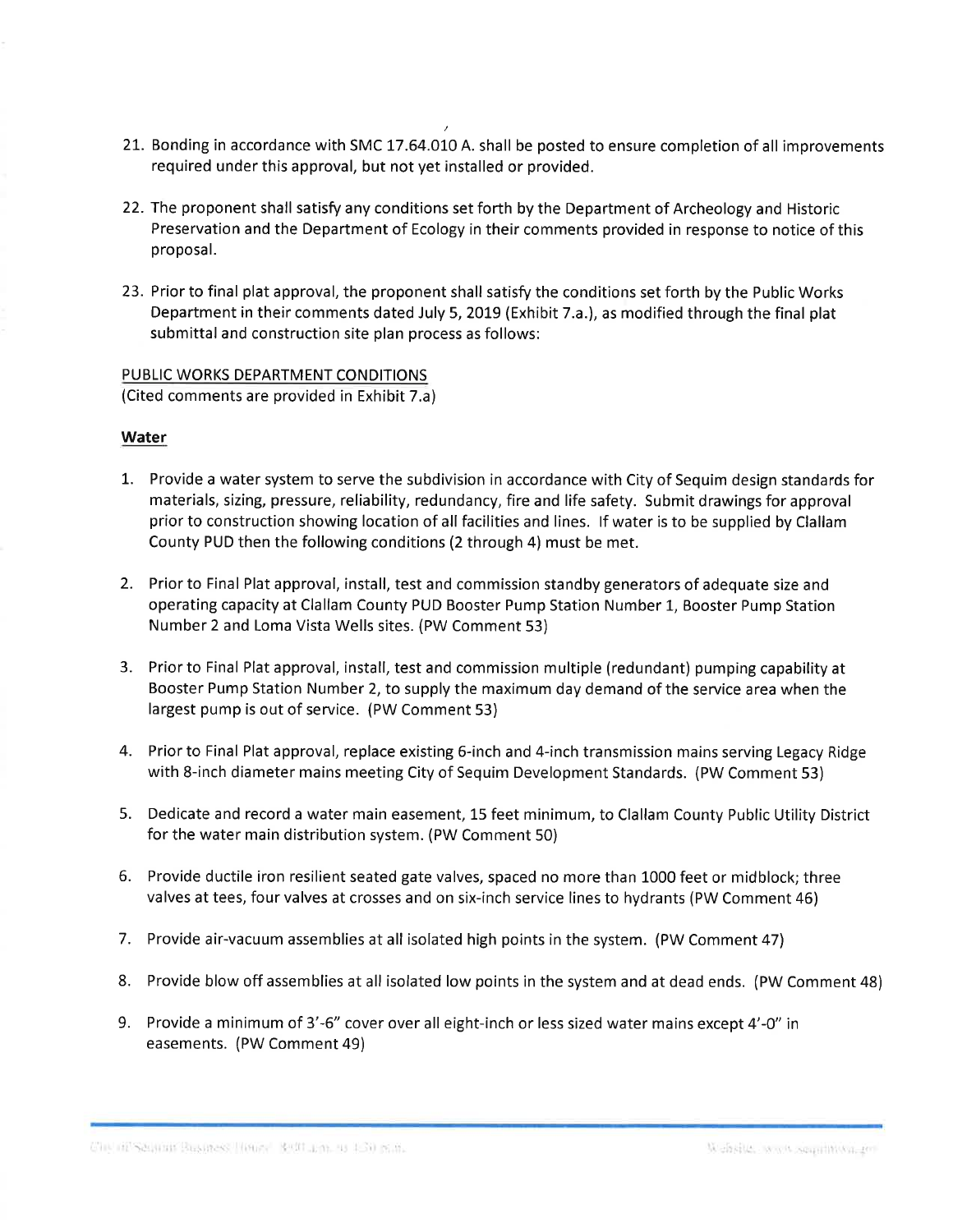- 10. ln addition to AWWA acceptance testing, developer to perform hydrant testing following construction of water distribution system to demonstrate available fire flow (1000 gpm, 1 hr, with 20 psi minimum at services with operation, equalizing, and fire suppression storage volumes depleted) during maximum day demand. (PW Comment 52)
- 11. Utility castings shall be located outside of bike lanes. (PW Comment 56)

#### Stormwater

- 12. Reference Sheet C2.0 of the Preliminary Plat Drawings. Prior to Final Plat approval, the emergency overflow SDMH #4, Catch Basin #2 and #3 in Tract A shall be directed to the existing drainage way on the east side of South 7<sup>th</sup> Avenue. The existing drainage way shall be regraded to ensure flow to the north. As shown, the overflow is discharging into an infiltration system serving Comfort Way that is not hydraulically connected to a ditch or piped conveyance system flowing to the West.
- 13. Reference Sheet C2.1 of the Preliminary Plat Drawings. Prior to Final Plat application submission, submit legal documentation giving permission to connect overflow piping from Catch Basin #10 to the adjacent property to the north adjacent to the southwest stormwater detention facility located in Tract O. Submit engineering calculations verifying the adequacy of the receiving facility located on adjacent property to accommodate the overflow from the southwest stormwater detention facility. (PW Comment 20)
- 14. Provide information (design) regarding orifice sizing in the control structure, overflow structure, and emergency overflow. (PW Comment 13 & 14)
- 15. The maximum area in square feet of hard surface allowed and any installed BMP's shall be recorded on the Final Plat for each residential lot. (PW Comment 24)
- 16. Prior to Final Plat approval, a stormwater management agreement demonstrating the maintenance obligations of the Homeowners Association shall be submitted to the City for review and approval. (PW Comment 4)
- 17. Provide internal and external wall stability calculatíons for the cut wall in the detention/wet pond. (PW Comment 19)
- 18. The aesthetics of the north facing ecology block wall does not fit the neighborhood context. Provide a context sensitive design that results in a pond that is natural in appearance. (PW Comment 20)
- 19. Provide profile and invert information for SDMH #13 to #17. Provide detail for steep slope restraint of the above ground pipe. (PW Comment 22)
- 20. Stormwater management shall meet the requirements of SMC 13.108. A Stormwater site plan must be submitted with the Site Construction Permit application(s). (General Condition)
- 21. All site construction shall be conducted in compliance with the 2012 WSDOE Stormwater Management Manual for Western Washington, as amended in 2014. (General Condition)

.com Basines, Ponts: 1940 and 10 LBF or ... ...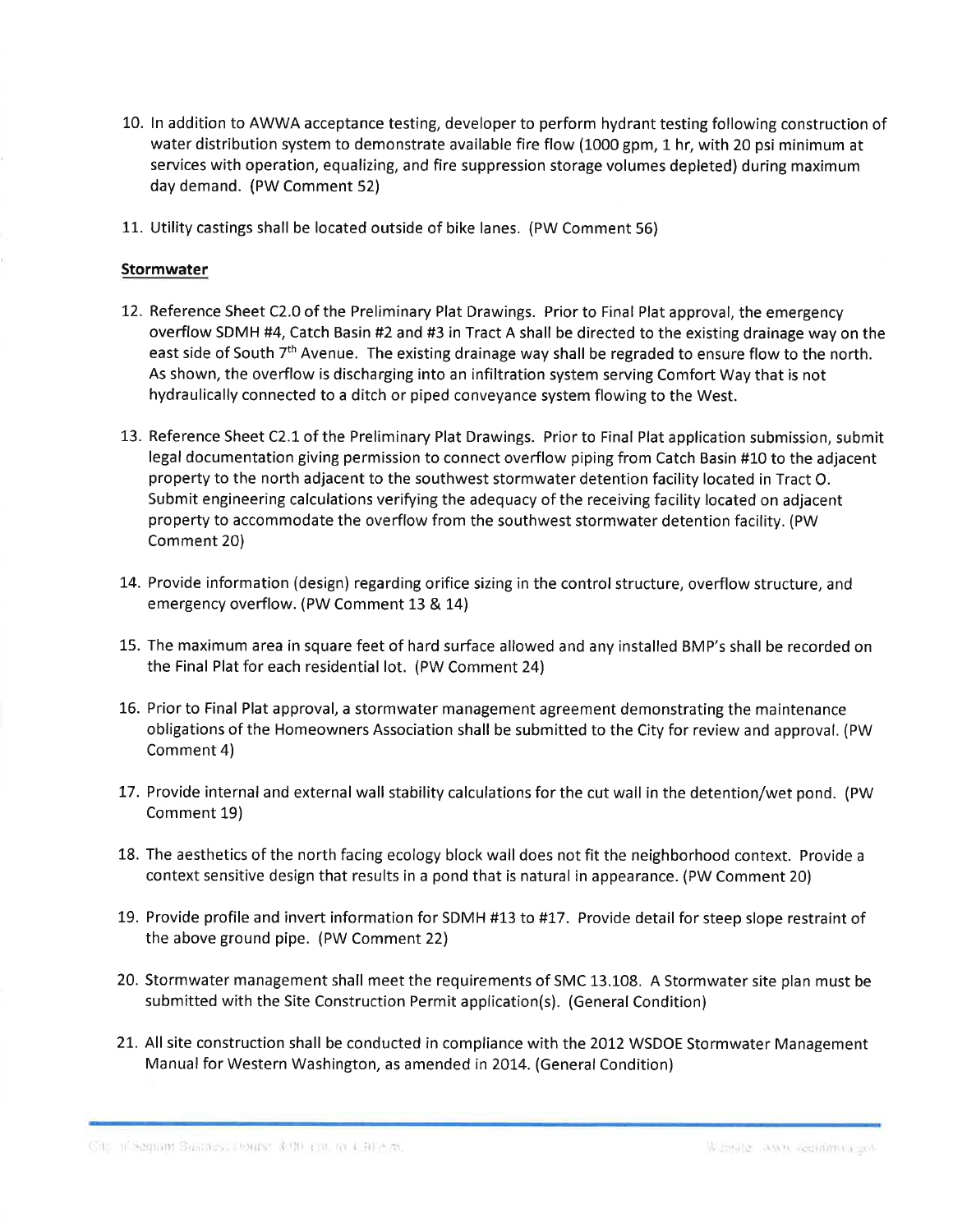- 22. A Certified Erosion and Sediment Control Lead (CESCL) must be provided by the applicant for project oversight during all land disturbing activities, per the 2012 WSDOE Stormwater Management Manual for Western Washington, as amended in 2014, Best Management Practice (BMP) C160. (General Condition)
- 23. Erosion control measures must be in place prior to any clearing, grading, or construction. These control measures must be effective to prevent stormwater runoff from carrying soil and other pollutants into surface water or storm drains that lead to waters of the State. Sand, silt, clay particles, and soil will damage aquatic habitat and are considered to be pollutants. Any discharge of sediment-laden run off or other pollutants to waters of the State is in violation of Chapter 90.48 RCW, Water Pollution Control, and WAC 173-201A, Water Quality Standards for Surface waters of the State of Washington and is subject to enforcement action.

The following construction activities require coverage under the Construction Stormwater General Permit

- Clearing, grading and/or excavation that results in the disturbance of one or more acres and a discharges stormwater to surface waters of the State; and
- b. Clearing, grading and/or excavation on sites smaller than one acre that are part of a larger common plan of development or sale, if the common plan of development or sale will ultimately disturb one acre or more and discharge stormwater to surface waters of the State. This includes forest practices (including, but not limited to, Class lV conversions) that are part of a construction activity that will result in the disturbance of one or more acres, and discharge to surface waters of the State; and
- c. Any size construction activity discharging stormwater to waters of the State that Ecology:
	- 1. Determines to be a significant contributor of pollutants to waters of the State of Washington,
	- 2. Reasonably expects to cause a violation of any water quality standard.

lf contamination is suspected, discovered, or occurs during the proposed SEPA action, testing of the potentially contaminated media must be conducted. If contamination of soil or groundwater is readily apparent, or is revealed by testing, Ecology must be notified. Contact the Environmental Report Tracking System Coordinator for the Southwest Regional Office (SWRO) at (360) 407-6300. For assistance and information about subsequent cleanup and to identify the type of testíng that will be required, Contact Matthew Morris with the SWRO, Toxics Cleanup Program at (360) 407-7529.

lf there are known soil/ground water contaminants present on site, additional information (including, but not limited to: temporary erosion and sediment control plans; stormwater pollution prevention plan; list of known contaminants with concentrations and depths found; a site map depicting the sample location(s); and additional studies/reports regarding contaminant(s) will be required to be submitted.

You may apply online or obtain an application from Ecology's website at:

http://www.ecy.wa.gov/programs/wq/stormwater/construction/ - Application. Construction site operators must apply for a permit at least 60 days prior to discharging stormwater from construction activities and must submit it on or before the date of first public notice. (General Condition)

## Streets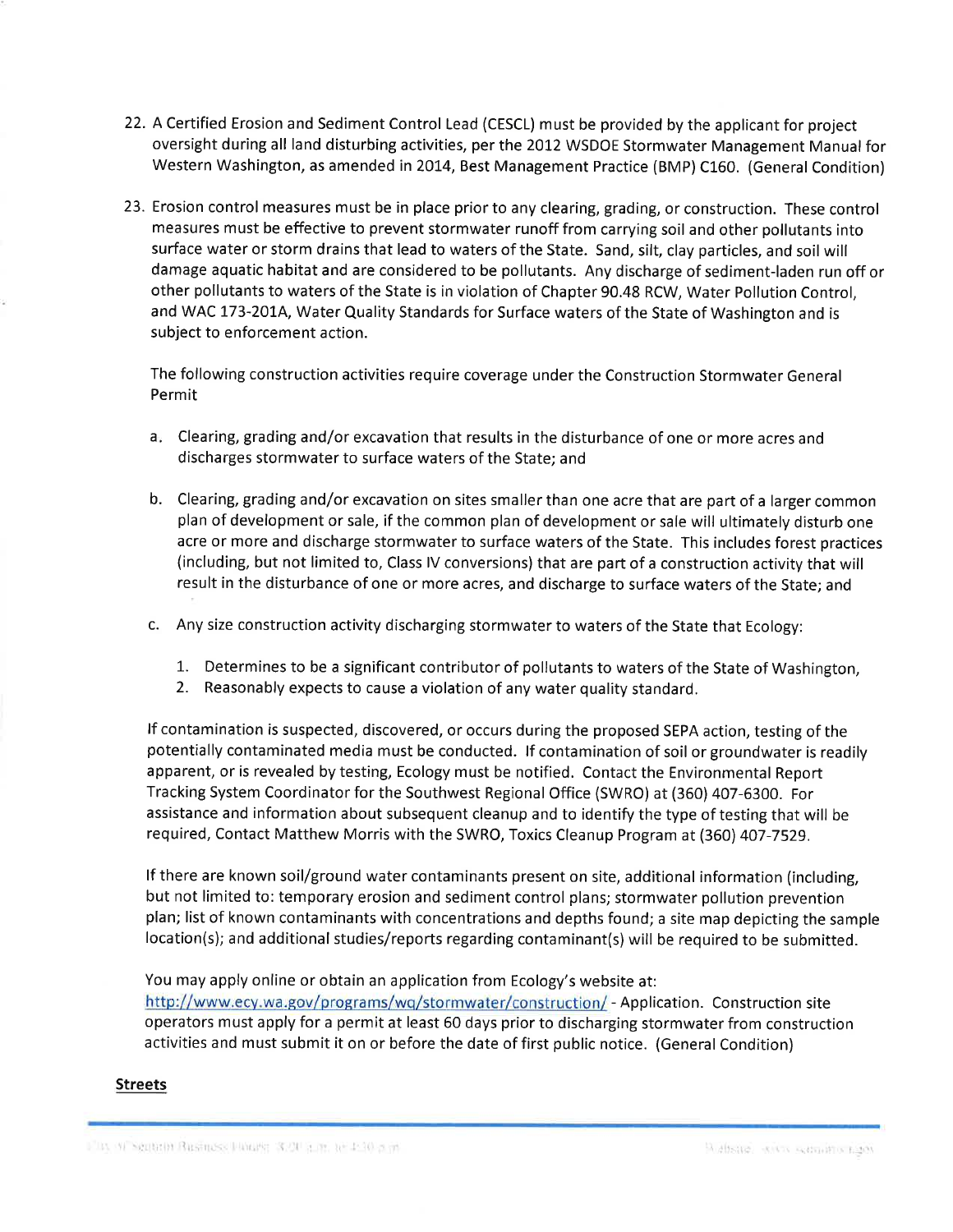- 24. Prior to Final Plat approval, easements and maintenance agreements for shared driveways shall be provided and recorded. (PW Comment 37)
- 25. At such time the westerly property seeks to develop, efforts shall be made to evaluate the feasibility of establishing an east-west roadway connection to Roadway D of Legacy Ridge. (DCD Comment 6c)
- 26. Provide horizontal stopping sight distance calculation for S 7<sup>th</sup> Ave for a 25 MPH posted/design peed per WSDOT or AASHTO design manual criteria. (PW Comment 30)
- 27. Sight distances at intersections shall be as required by AASHTO T 9-6. (PW Comment 32)
- 28. Provide pavement section design recommendation. (PW Comment L6)
- 29. All lots located along 7<sup>th</sup> Avenue shall have shared driveway access. Provide easement dedication and maintenance agreement. (PW Comment 37)
- 30. Provide a signing and striping (channelization) plan. (PW Comment 43)
- 31. Pedestrian scale lighting using the City of Sequim standard luminaire is required for local roads and South 7<sup>th</sup> Avenue. (PW Comment 44)
- 32. Cast iron detectable warning plates must be installed at all ADA curb ramps.

## General Public Works Conditions

- 33. City approval of detailed construction plans for the project and all public infrastructure is required for a Site/Right-of-Way Construction Permit. Plans must be signed and sealed by a professíonal registered engineer licensed in the State of Washington. All improvements must meet or exceed the City of Sequim Development codes, ordinances and standards. (General Condition)
- 34. Construction hours and conditions shall be approved by the Public Works Department as a condition of Site Construction Permit issuance. (General Condition)
- 35. The City or its Agent including but not limited to an independent inspector and/or a material tester shall have full access to the site during construction for the purpose of inspecting and testing to verify conformance to the approved Site Construction Plans, Specifications (current version of the WSDOT Standard Specifications), and City Standards. lnspections will be ongoing through the duration of the project. Testing frequencies will be at a minlmum the frequency included in the Specifications. (General Condition)
- 36. All materials to be permanently incorporated into the project components that are to be dedicated to the City require approval by the City. (General Condition)
- 37. Upon completion of construction and prior to acceptance, the approved construction drawings shall be corrected to reflect "As-Built" conditions by the Engineer of Record and shall be returned to the City. The record drawing submittal shall include a .pdf file on electronic media and the required signatures.